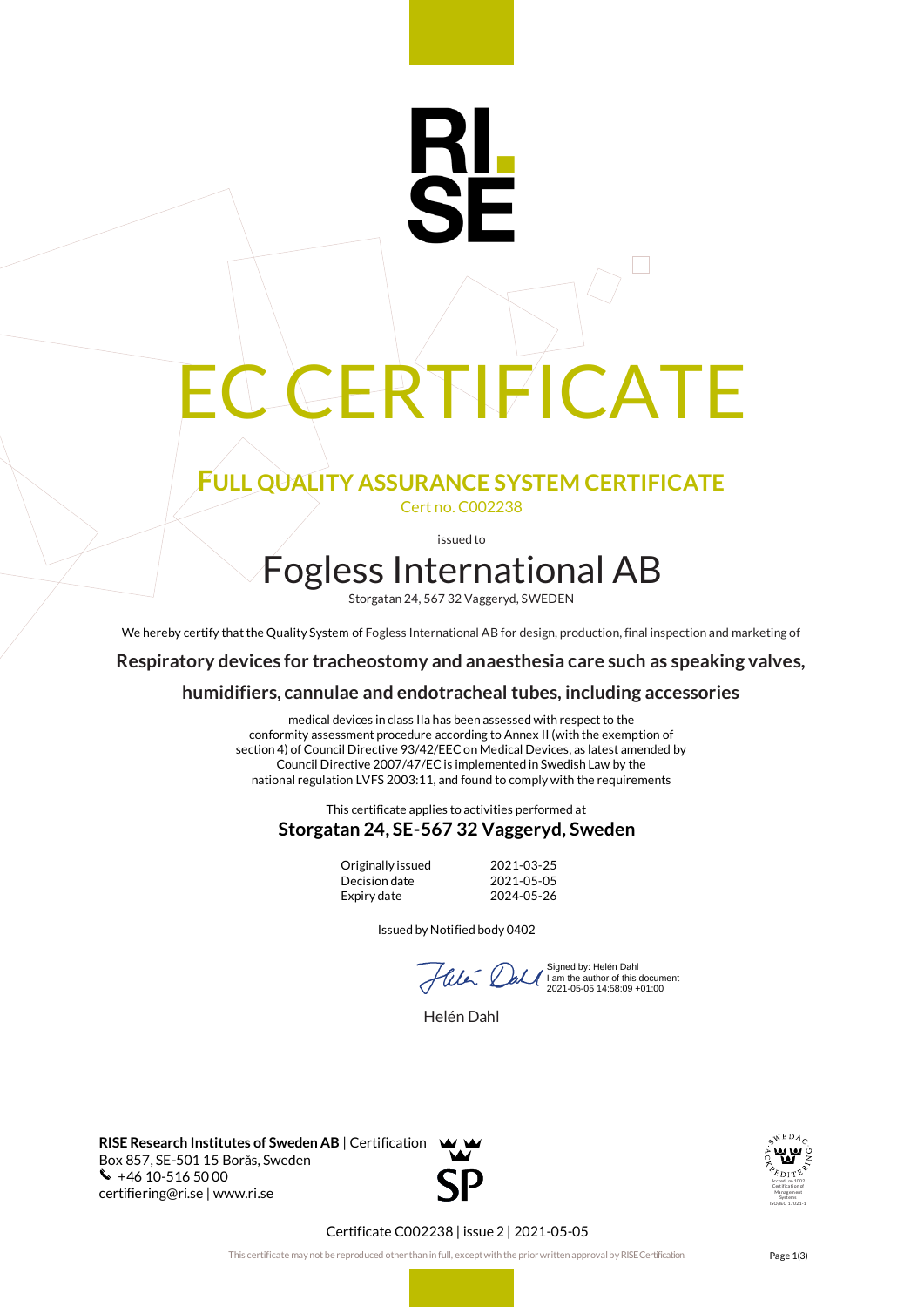#### **Conditions**

#### **Validity**

The certificate will remain valid until the expiry date, and allows the holder to use RISE notified body identification number 0402 in conjunction with the CE-mark, on products covered by this certificate, provided that the conditions stated below are fulfilled:

- that surveillance audits are performed, with approved result;
- that the company notifies RISE on all modifications on the products, and that the company does not apply the CE-mark to any new or modified products without confirmation from RISE;
- that the company notifies RISE on all significant changes in the quality system, in its activities and/or organization
- that the certificate is not used in a misleading manner, e.g. in marketing activities.
- that the company notifies RISE about vigilance actions, if any.

# **Basis for certificate**

- The documentation presented has been examined and assessed by RISE in accordance with LVFS 2003:11, Annex II.
- An initial audit and follow-up audits of the quality system at the company's premises in Vaggeryd has been performed by RISE.
- RISE file Ecert ID 66066

### **Surveillance**

RISE will perform surveillance inspections to ensure that the company maintains and applies the quality system that is subject of the certificate.

In accordance with the EU Commission recommendations of 2013-09-24, there will also be unannounced audits once per every three years. These audits can be performed at the manufacturers as well as at selected crucial supplier's premises.

#### **Miscellaneous**

Additional conditions appear in "RISE General Terms – Assignment" and "Rules and process assessment of medical devices as notified body LVFS 2003:11".

#### **Certificate history**

| <b>Issue</b> | Date       | Activity                                                               |
|--------------|------------|------------------------------------------------------------------------|
|              | 2021-03-25 | Original certificate                                                   |
|              | 2021-05-05 | Certificate revised, product Basic set Speaking Valve artno 760R added |

Certificate C002238 | issue 2 | 2021-05-05